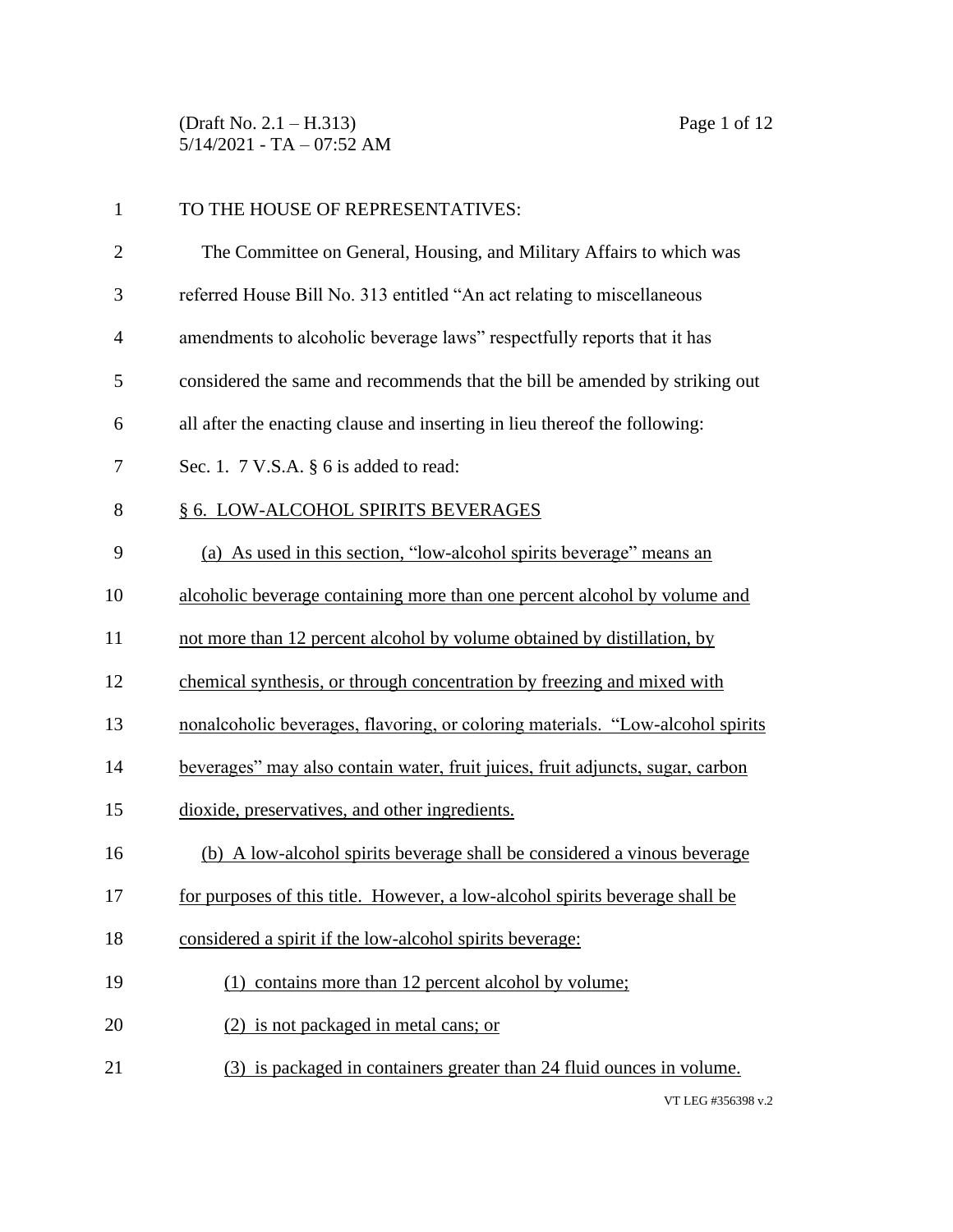(Draft No. 2.1 – H.313) Page 2 of 12 5/14/2021 - TA – 07:52 AM

| $\mathbf{1}$   | (c) The holder of a manufacturer's or rectifier's license that is permitted to      |  |
|----------------|-------------------------------------------------------------------------------------|--|
| $\overline{2}$ | operate a facility pursuant to subdivision $271(a)(1)(C)$ of this title may produce |  |
| 3              | low-alcohol spirits beverages.                                                      |  |
| 4              | (d) A low-alcohol spirits beverage shall be a "beverage" for purposes of 10         |  |
| 5              | V.S.A. § 1521 and shall be subject to the same deposit as beverages that do not     |  |
| 6              | <u>contain liquor.</u>                                                              |  |
| 7              | Sec. 2. $7$ V.S.A. $\S$ 204 is amended to read:                                     |  |
| 8              | § 204. APPLICATION AND RENEWAL FEES FOR LICENSES AND                                |  |
| 9              | PERMITS; DISPOSITION OF FEES                                                        |  |
| 10             | (a) The following fees shall be paid when applying for a new license or             |  |
| 11             | permit or to renew a license or permit:                                             |  |
| 12             | * * *                                                                               |  |
| 13             | $(6)$ For a third-class license, \$1,095.00 for an annual license and               |  |
| 14             | \$550.00 for a six-month license. For a stand-alone third-class license, the        |  |
| 15             | issuing municipality may assess an additional \$50.00 local processing fee.         |  |
| 16             | * * *                                                                               |  |
| 17             | (24) For a third-class license granted to the holder of a manufacturer's            |  |
| 18             | or rectifier's license, \$230.00.                                                   |  |
| 19             | (b) Except for fees collected for first-, second-, and third-class licenses, the    |  |
| 20             | fees collected pursuant to subsection (a) of this section shall be deposited in the |  |
| 21             | Liquor Control Enterprise Fund. The other fees shall be distributed as follows:     |  |
|                | VT LEG #356398 v.2                                                                  |  |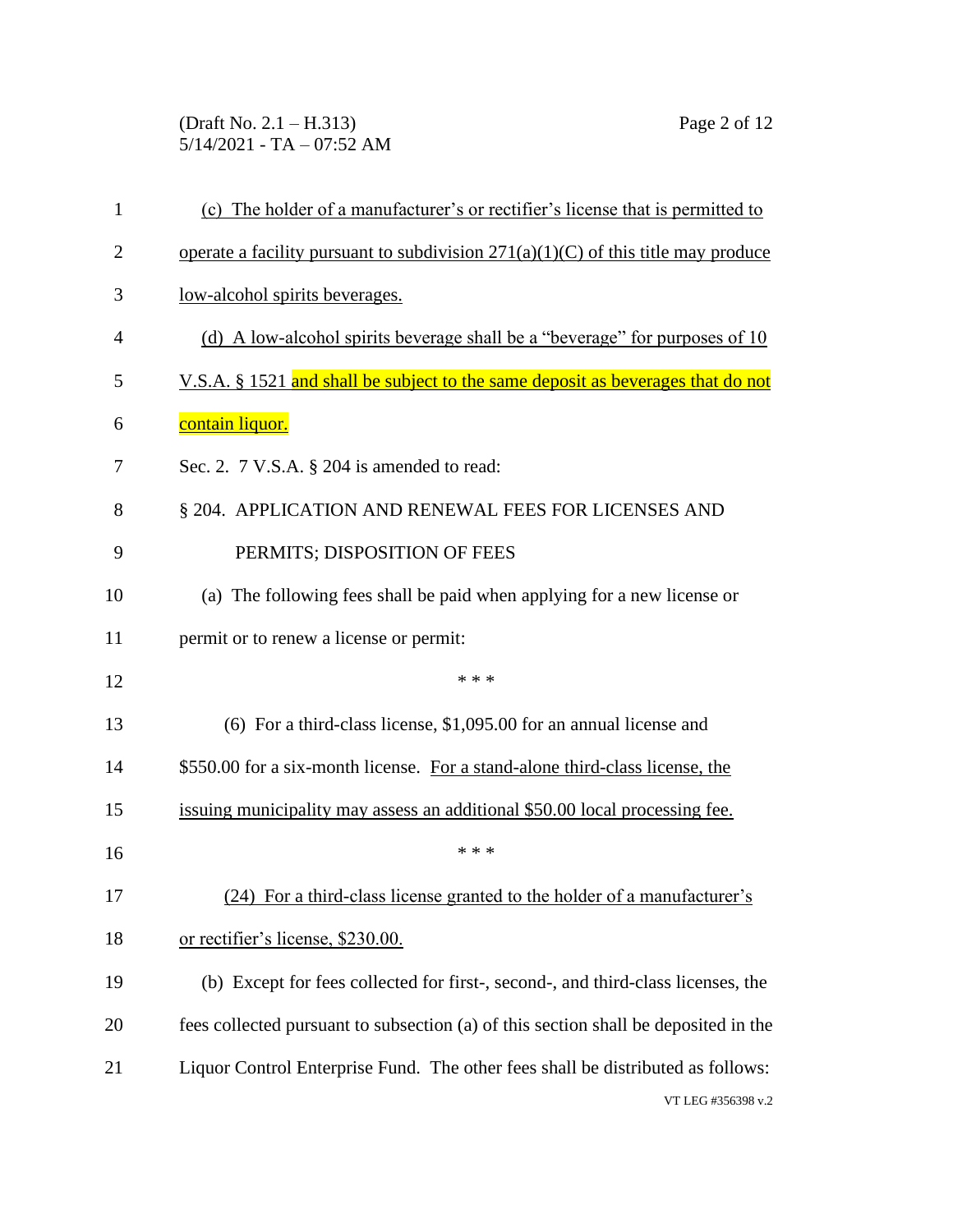# (Draft No. 2.1 – H.313) Page 3 of 12 5/14/2021 - TA – 07:52 AM

| 1              | (1) Third-class license fees: 55 percent shall go to the Liquor Control           |  |  |  |
|----------------|-----------------------------------------------------------------------------------|--|--|--|
| $\overline{2}$ | Enterprise Fund, and 45 percent shall go to the General Fund and shall fund       |  |  |  |
| 3              | alcohol abuse prevention and treatment programs. The local processing fee for     |  |  |  |
| $\overline{4}$ | stand-alone third-class licenses shall be retained by the issuing municipality.   |  |  |  |
| 5              | * * *                                                                             |  |  |  |
| 6              | Sec. 3. 7 V.S.A. § 230 is added to read:                                          |  |  |  |
| 7              | § 230. SALE OF ALCOHOLIC BEVERAGES FOR OFF-PREMISES                               |  |  |  |
| 8              | <b>CONSUMPTION</b>                                                                |  |  |  |
| 9              | (a) The Board of Liquor and Lottery and the local control commissioners           |  |  |  |
| 10             | may authorize:                                                                    |  |  |  |
| 11             | (1) First- and third-class licensees to sell malt beverages, vinous               |  |  |  |
| 12             | beverages, and spirits-based prepared drinks for off-premises consumption.        |  |  |  |
| 13             | All sales of alcoholic beverages for off-premises consumption must be             |  |  |  |
| 14             | accompanied by a food order.                                                      |  |  |  |
| 15             | Second-class licensees to provide curbside pickup of unopened                     |  |  |  |
| 16             | containers of the alcoholic beverages that the licensee is permitted to sell from |  |  |  |
| 17             | the licensed premises pursuant to section 222 of this subchapter.                 |  |  |  |
| 18             | (3) Fourth-class licensees to provide curbside pickup of unopened                 |  |  |  |
| 19             | containers of the alcoholic beverages that the licensee is permitted to sell from |  |  |  |
| 20             | the licensed location pursuant to section 224 of this subchapter.                 |  |  |  |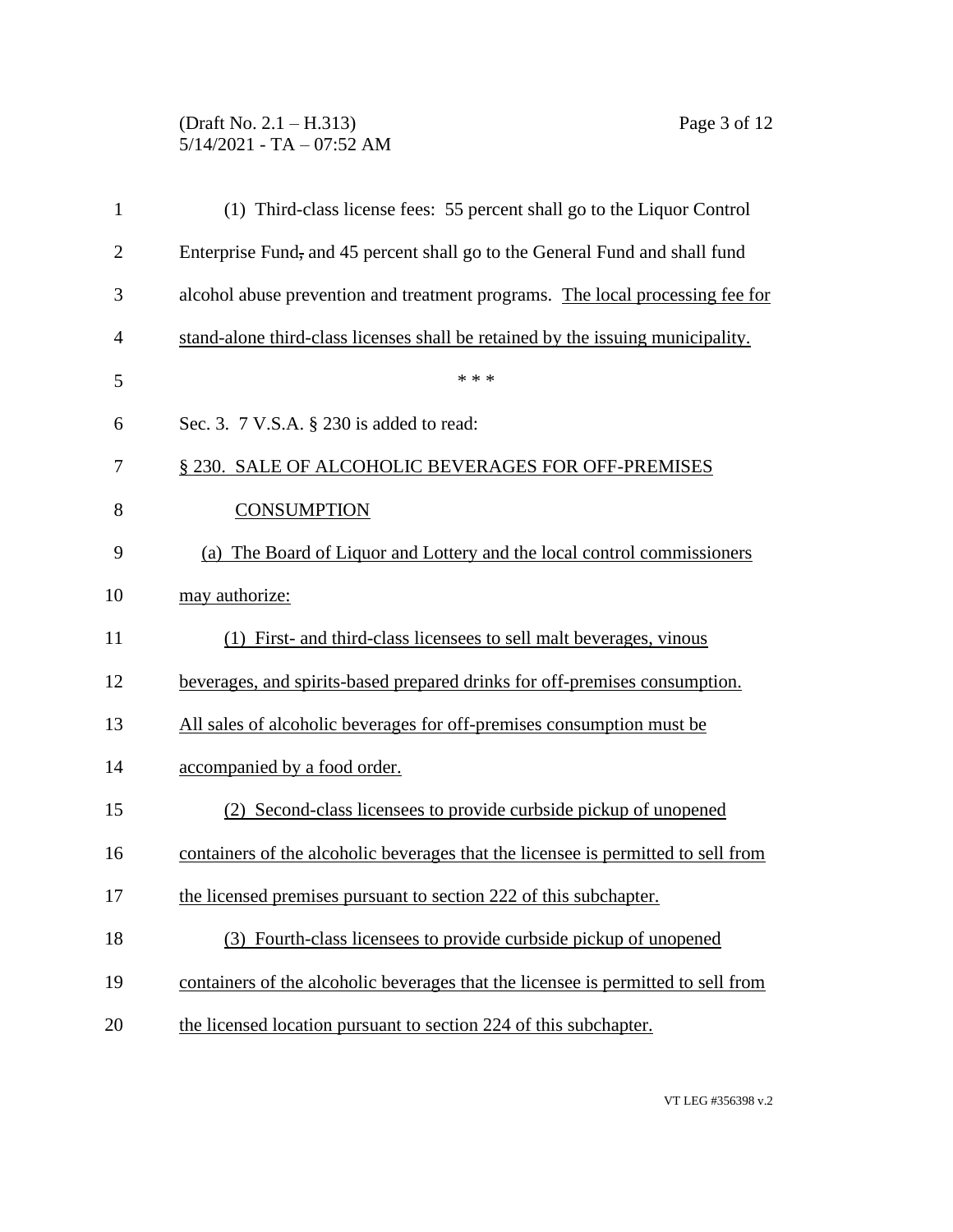# (Draft No. 2.1 – H.313) Page 4 of 12 5/14/2021 - TA – 07:52 AM

| $\mathbf{1}$   | (b) For any alcoholic beverage sold pursuant to subdivision $(a)(1)$ of this              |  |
|----------------|-------------------------------------------------------------------------------------------|--|
| $\overline{2}$ | section, the first- or third-class licensee shall provide the alcoholic beverage in       |  |
| 3              | a container:                                                                              |  |
| 4              | (1) with a securely affixed tamper-evident seal; and                                      |  |
| 5              | (2) bearing a label that:                                                                 |  |
| 6              | (A) states that the beverage contains alcohol; and                                        |  |
| 7              | (B) lists the ingredients and serving size.                                               |  |
| 8              | (c) A licensee may sell alcoholic beverages pursuant to this section                      |  |
| 9              | between $10:00$ a.m. and $11:00$ p.m.                                                     |  |
| 10             | (d) The Board of Liquor and Lottery may adopt rules and forms necessary                   |  |
| 11             | to implement this section.                                                                |  |
| 12             | Sec. 4. $7 \text{ V.S.A. }$ § 253 is amended to read:                                     |  |
| 13             | § 253. FESTIVAL PERMITS                                                                   |  |
| 14             | * * *                                                                                     |  |
| 15             | (b) $\left( +\right)$ A festival required to be permitted under this section is any event |  |
| 16             | that is open to the public for which the primary purpose is to serve one or more          |  |
| 17             | of the following: malt beverages, vinous beverages, fortified wines, or spirits.          |  |
| 18             | (c) A festival permit holder is permitted to conduct an event that is open to             |  |
| 19             | the public at which one or more of the following are served: malt beverages,              |  |
| 20             | vinous beverages, fortified wines, or spirits.                                            |  |
| 21             | (d) The permit holder shall ensure the following:                                         |  |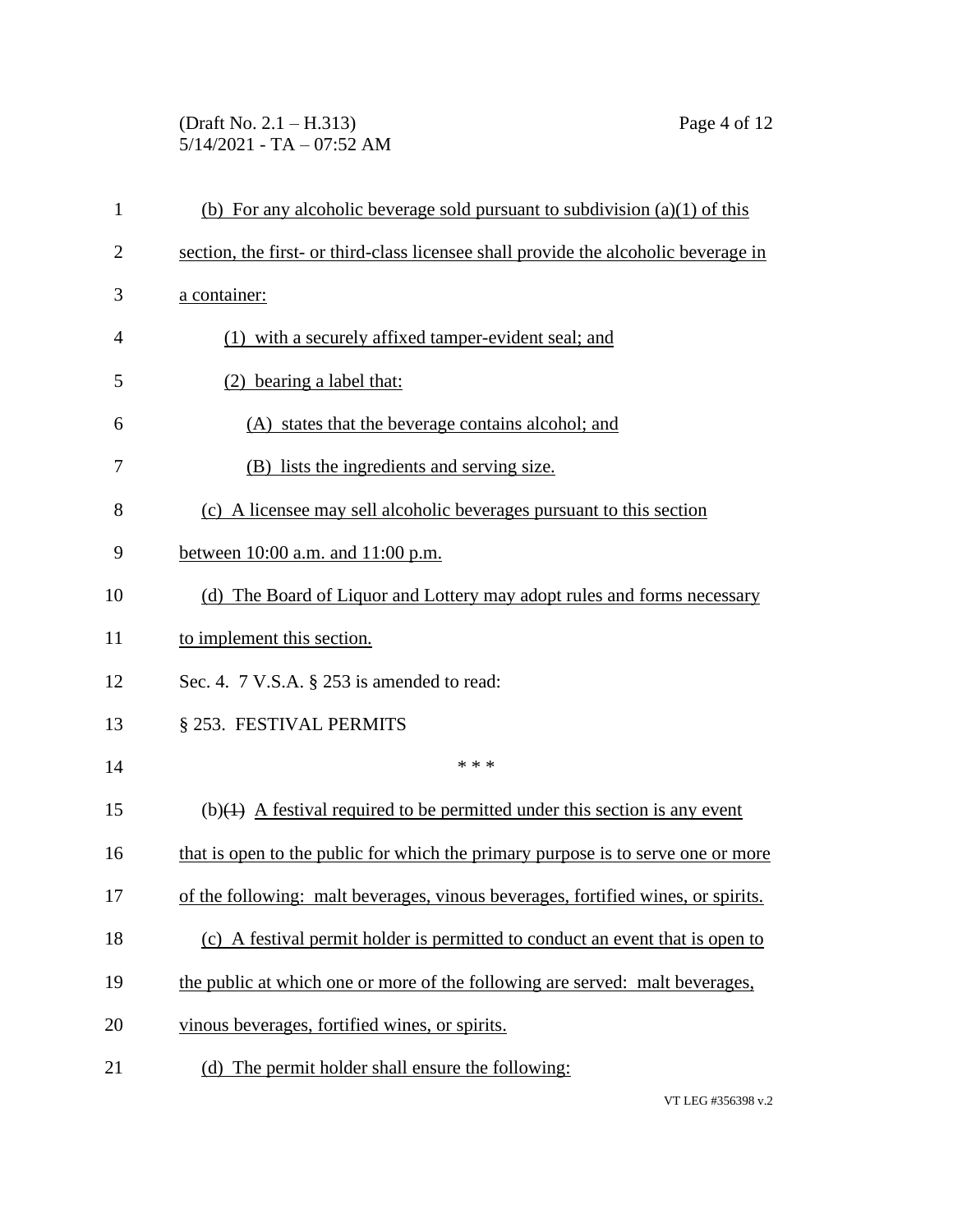# (Draft No. 2.1 – H.313) Page 5 of 12 5/14/2021 - TA – 07:52 AM

| $\mathbf{1}$   | (1) Attendees at the festival shall be required to pay an entry fee of not       |
|----------------|----------------------------------------------------------------------------------|
| $\overline{2}$ | less than $$5.00$ .                                                              |
| 3              | $(2)(A)$ Malt beverages for sampling shall be offered in glasses that            |
| $\overline{4}$ | contain not more than 12 ounces with not more than 60 ounces served to any       |
| 5              | patron at one event.                                                             |
| 6              | (B) Vinous beverages for sampling shall be offered in glasses that               |
| 7              | contain not more than five ounces with not more than 25 ounces served to any     |
| 8              | patron at one event.                                                             |
| 9              | (C) Fortified wines for sampling shall be offered in glasses that                |
| 10             | contain not more than three ounces with not more than 15 ounces served to any    |
| 11             | patron at one event.                                                             |
| 12             | (D) Spirits for sampling shall be offered in glasses that contain not            |
| 13             | more than one ounce with not more than five ounces served to any patron at       |
| 14             | one event.                                                                       |
| 15             | (E) Patrons attending a festival where combinations of malt, vinous,             |
| 16             | fortified wines, or spirits are mutually sampled shall not be served more than a |
| 17             | combined total of six U.S. standard drinks containing 3.6 fluid ounces or        |
| 18             | 84 grams of pure ethyl alcohol.                                                  |
| 19             | (3) The event shall be conducted in compliance with all the                      |
| 20             | requirements of this title.                                                      |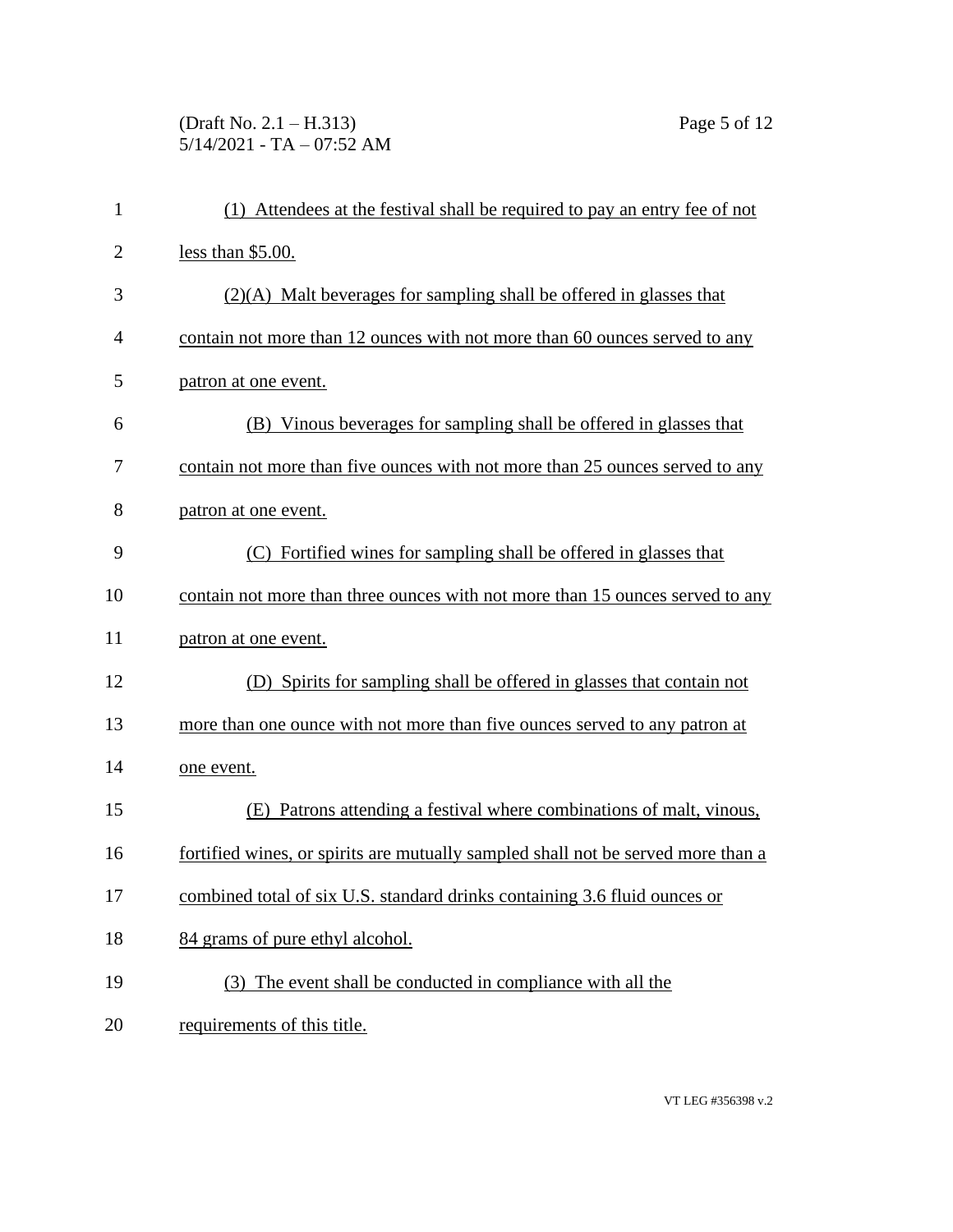## (Draft No. 2.1 – H.313) Page 6 of 12  $5/14/2021$  - TA – 07:52 AM

| $\mathbf{1}$   | $(e)(1)$ A festival permit holder may purchase invoiced volumes of malt or                      |  |
|----------------|-------------------------------------------------------------------------------------------------|--|
| $\overline{2}$ | vinous beverages directly from a manufacturer or packager licensed in                           |  |
| 3              | Vermont, or a manufacturer or packager that holds a federal Basic Permit or                     |  |
| $\overline{4}$ | Brewers Notice or evidence of licensure in a foreign country that is satisfactory               |  |
| 5              | to the Board.                                                                                   |  |
| 6              | (2) The invoiced volumes of malt or vinous beverages may be                                     |  |
| 7              | transported to the site and sold by the glass to the public by the permit holder                |  |
| 8              | or its employees and volunteers only during the event.                                          |  |
| 9              | $\overline{(e)(f)}$ A festival permit holder shall be subject to the provisions of this title,  |  |
| 10             | including section 214 of this title, and the rules of the Board regarding the sale              |  |
| 11             | of the alcoholic beverages and shall pay the tax on the malt or vinous                          |  |
| 12             | beverages pursuant to section 421 of this title.                                                |  |
| 13             | $\left(\frac{d}{g}\right)$ A person shall be granted no not more than four festival permits per |  |
| 14             | year, and each permit shall be valid for no not more than four consecutive                      |  |
| 15             | days.                                                                                           |  |
| 16             | Sec. 5. 7 V.S.A. § 256 is amended to read:                                                      |  |
| 17             | § 256. PROMOTIONAL TASTINGS FOR LICENSEES                                                       |  |
| 18             | $(a)(1)$ At the request of a first- or second-class licensee, a holder of a                     |  |
| 19             | manufacturer's, rectifier's, or wholesale dealer's license may distribute without               |  |
| 20             | charge to the first- or second-class licensee's management and staff, provided                  |  |
|                |                                                                                                 |  |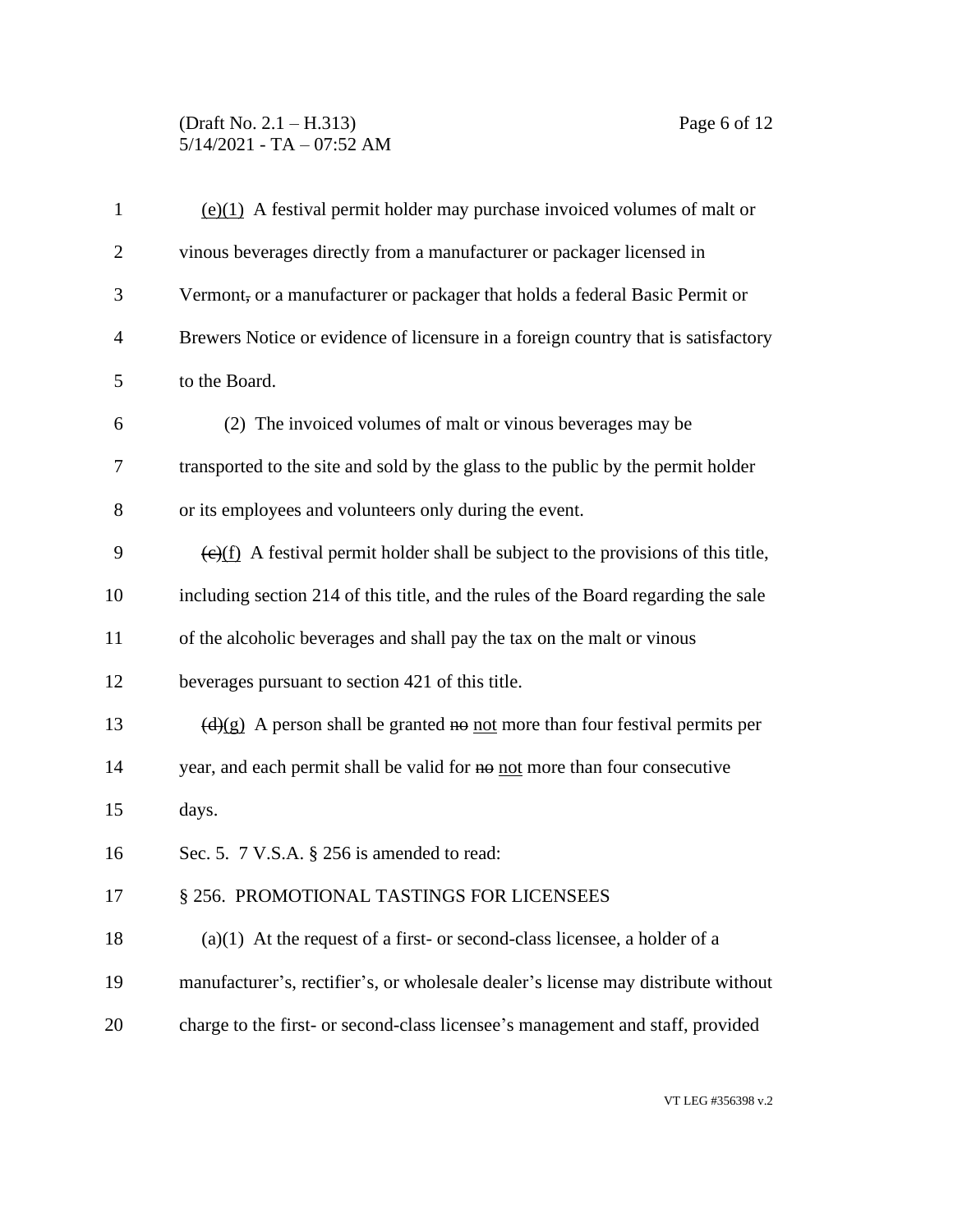## (Draft No. 2.1 – H.313) Page 7 of 12 5/14/2021 - TA – 07:52 AM

| $\mathbf{1}$   | they are of legal age and are off duty for the rest of the day, two ounces per      |  |  |
|----------------|-------------------------------------------------------------------------------------|--|--|
| $\overline{2}$ | person of vinous or malt beverages for the purpose of promoting the beverage.       |  |  |
| 3              | (2) At the request of a holder of a third-class license, a manufacturer or          |  |  |
| $\overline{4}$ | rectifier of spirits or fortified wines may distribute without charge to the third- |  |  |
| 5              | class licensee's management and staff, provided they are of legal age and are       |  |  |
| 6              | off duty for the rest of the day, one-quarter ounce of each beverage and no not     |  |  |
| 7              | more than a total of one ounce to each individual for the purpose of promoting      |  |  |
| 8              | the beverage.                                                                       |  |  |
| 9              | (3) No permit is required for a tasting pursuant to this subsection, but            |  |  |
| 10             | written notice of the event shall be provided to the Division of Liquor Control     |  |  |
| 11             | at least two days prior to the date of the tasting.                                 |  |  |
| 12             | * * *                                                                               |  |  |
| 13             | Sec. 6. 7 V.S.A. 277a is added to read:                                             |  |  |
| 14             | § 277a. SPIRITS CONSUMER SHIPPING LICENSE                                           |  |  |
| 15             | (a) An in-state or out-of-state consumer shipping license may be granted to         |  |  |
| 16             | a manufacturer or rectifier of spirits or fortified wines in the same manner as a   |  |  |
| 17             | manufacturer or rectifier of malt or vinous beverages pursuant to section 277       |  |  |
| 18             | of this title. An in-state or out-of-state spirits or fortified wines consumer      |  |  |
| 19             | shipping license may only be granted to a manufacturer that meets all the           |  |  |
| 20             | requirements of section 277 and 279 of this title.                                  |  |  |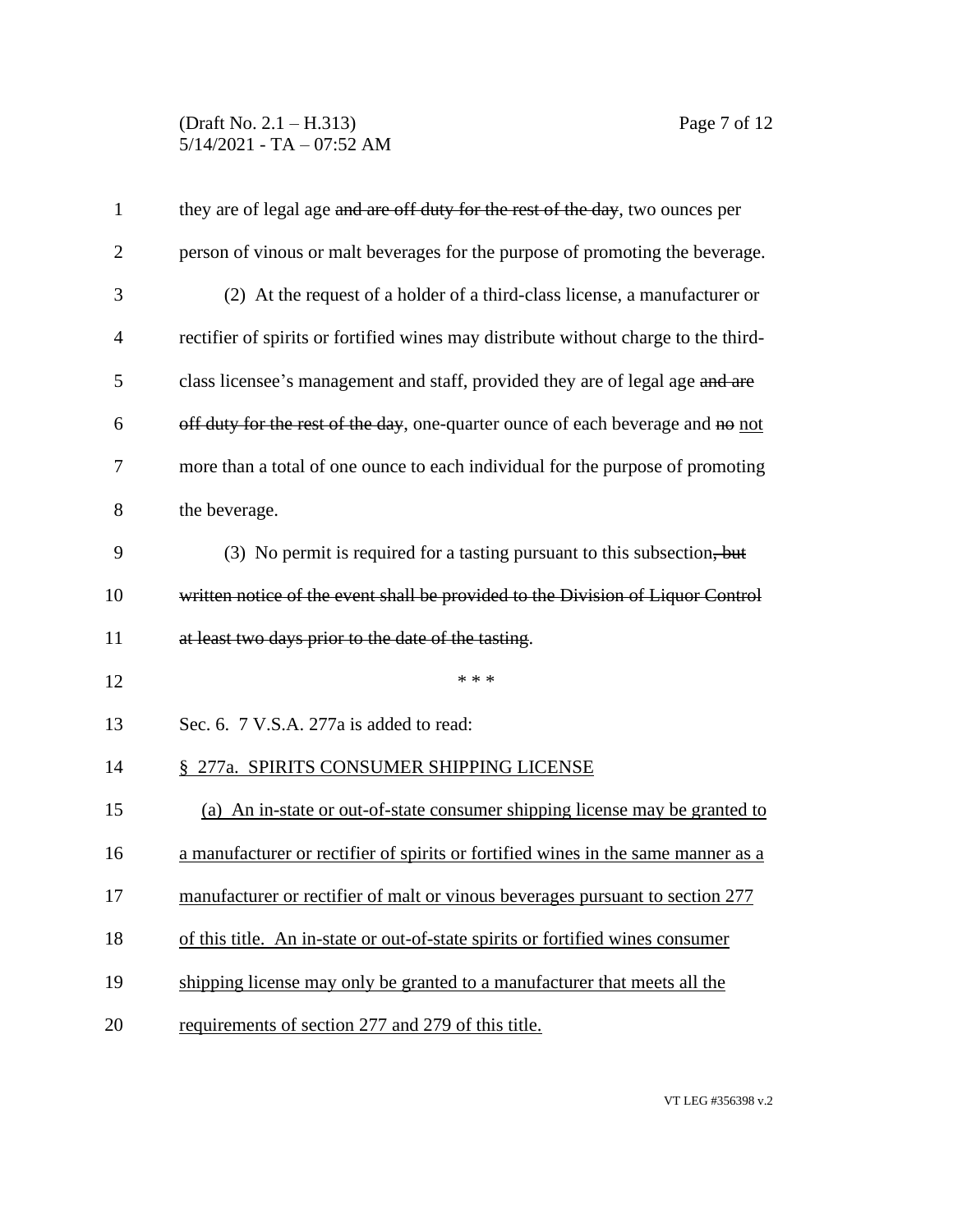# (Draft No. 2.1 – H.313) Page 8 of 12  $5/14/2021$  - TA – 07:52 AM

| $\mathbf{1}$   | (b) The holder of a consumer shipping license that ships fortified wines or    |
|----------------|--------------------------------------------------------------------------------|
| $\overline{2}$ | spirits shall:                                                                 |
| 3              | (1) register each product intended for sale within the State and affirm        |
| $\overline{4}$ | that it is the brand owner for each product registered;                        |
| 5              | (2) submit each product registration to the Division on a form prescribed      |
| 6              | by the Division; and                                                           |
| 7              | (3) sell the fortified wines or spirits at the prevailing retail price set by  |
| 8              | the Department.                                                                |
| 9              | (c) The product registrations required by subsection (b) of this section shall |
| 10             | remain valid provided the spirits or fortified wines consumer shipping license |
| 11             | is valid. In the event of a change of ownership, the new owner shall renew the |
| 12             | registration with the Division.                                                |
| 13             | (d) In any calendar year, a spirits or fortified wines consumer shipping       |
| 14             | licensee shall not ship to any one Vermont resident more than:                 |
| 15             | (1) 12 cases of fortified wines containing not more than 29 gallons of         |
| 16             | fortified wines; or                                                            |
| 17             | (2) four cases of spirits containing not more than three gallons of spirits.   |
| 18             | (e) Notwithstanding subdivision 279(4) of this title, the holder of a spirits  |
| 19             | or fortified wines consumer shipping license shall submit to the Division      |
| 20             | quarterly reports containing the information required by subdivision 279(4).   |
|                |                                                                                |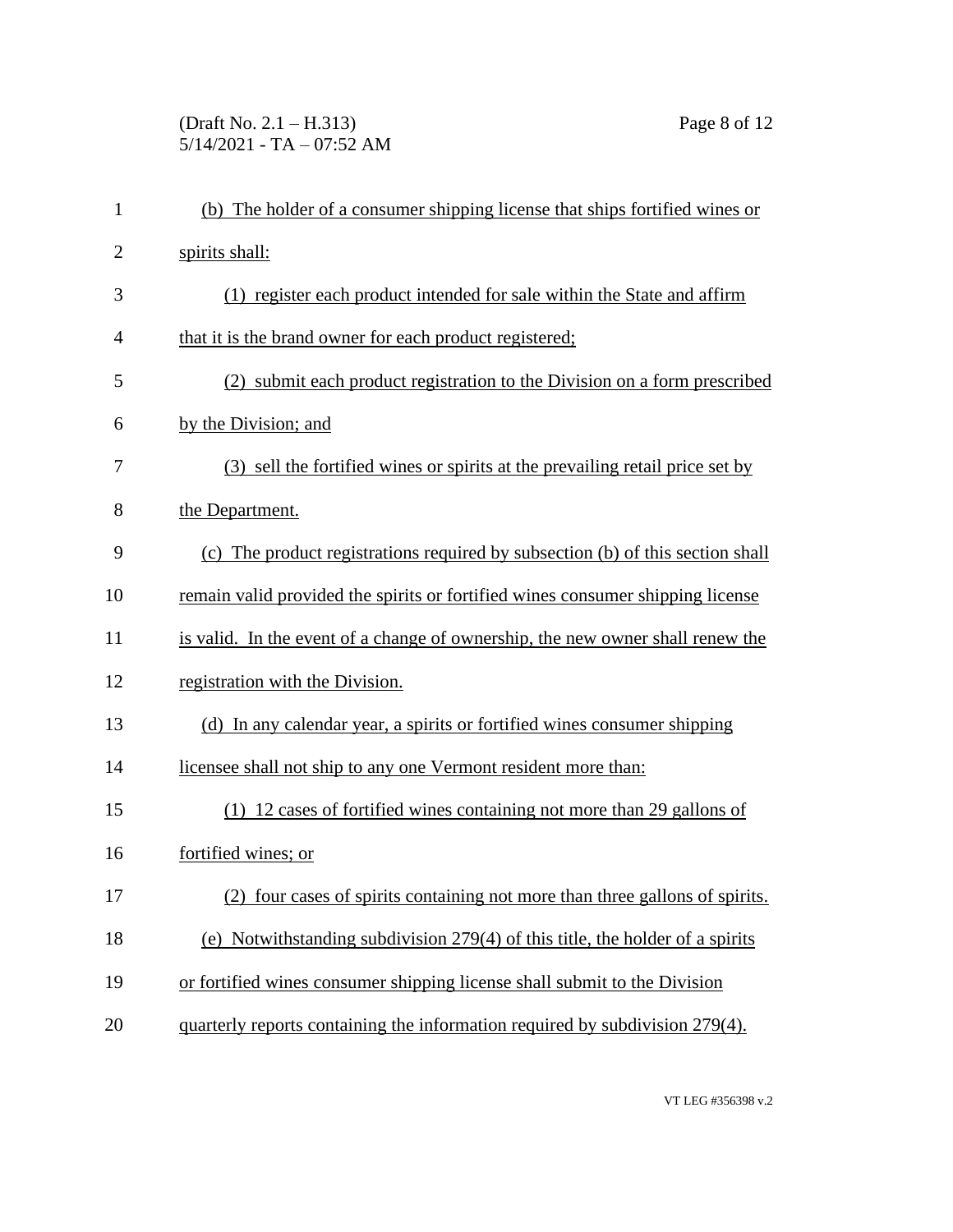(Draft No. 2.1 – H.313) Page 9 of 12 5/14/2021 - TA – 07:52 AM

| $\mathbf{1}$   | (f) A common carrier may deliver fortified wines and spirits, provided that       |
|----------------|-----------------------------------------------------------------------------------|
| $\overline{2}$ | the common carrier has fulfilled the requirements of 7 V.S.A. § 280.              |
| 3              | Sec. 7. FEE REDUCTION FOR RENEWAL OF FIRST- AND THIRD-                            |
| $\overline{4}$ | CLASS LICENSES BY CLUBS; TEMPORARY PROVISION                                      |
| 5              | Notwithstanding 7 V.S.A. $\S$ 204(a)(4) and (6), in the year 2021, the first-     |
| 6              | and third-class license renewal fees shall be waived for any club as defined in   |
| 7              | <u>7 V.S.A. § 2.</u>                                                              |
| 8              | Sec. 8. REPORT; SPORTS BETTING STUDY                                              |
| 9              | (a) On or before October 15, 2021, the Office of Legislative Counsel and          |
| 10             | the Joint Fiscal Office shall submit a written report to the House Committee on   |
| 11             | General, Housing, and Military Affairs and the Senate Committee on                |
| 12             | Economic Development, Housing and General Affairs concerning the current          |
| 13             | state of the regulated sports betting market in the United States. In particular, |
| 14             | the report shall examine and analyze:                                             |
| 15             | (1) the sports betting laws in each state that has an active or proposed          |
| 16             | sports betting market;                                                            |
| 17             | (2)<br>studies carried out by other states concerning the legalization.           |
| 18             | taxation, and regulation of sports betting;                                       |
| 19             | (3) the models for regulation of sports betting that are currently                |
| 20             | operating in other states, including a summary of the tax or revenue sharing      |
| 21             | structures used in each state;                                                    |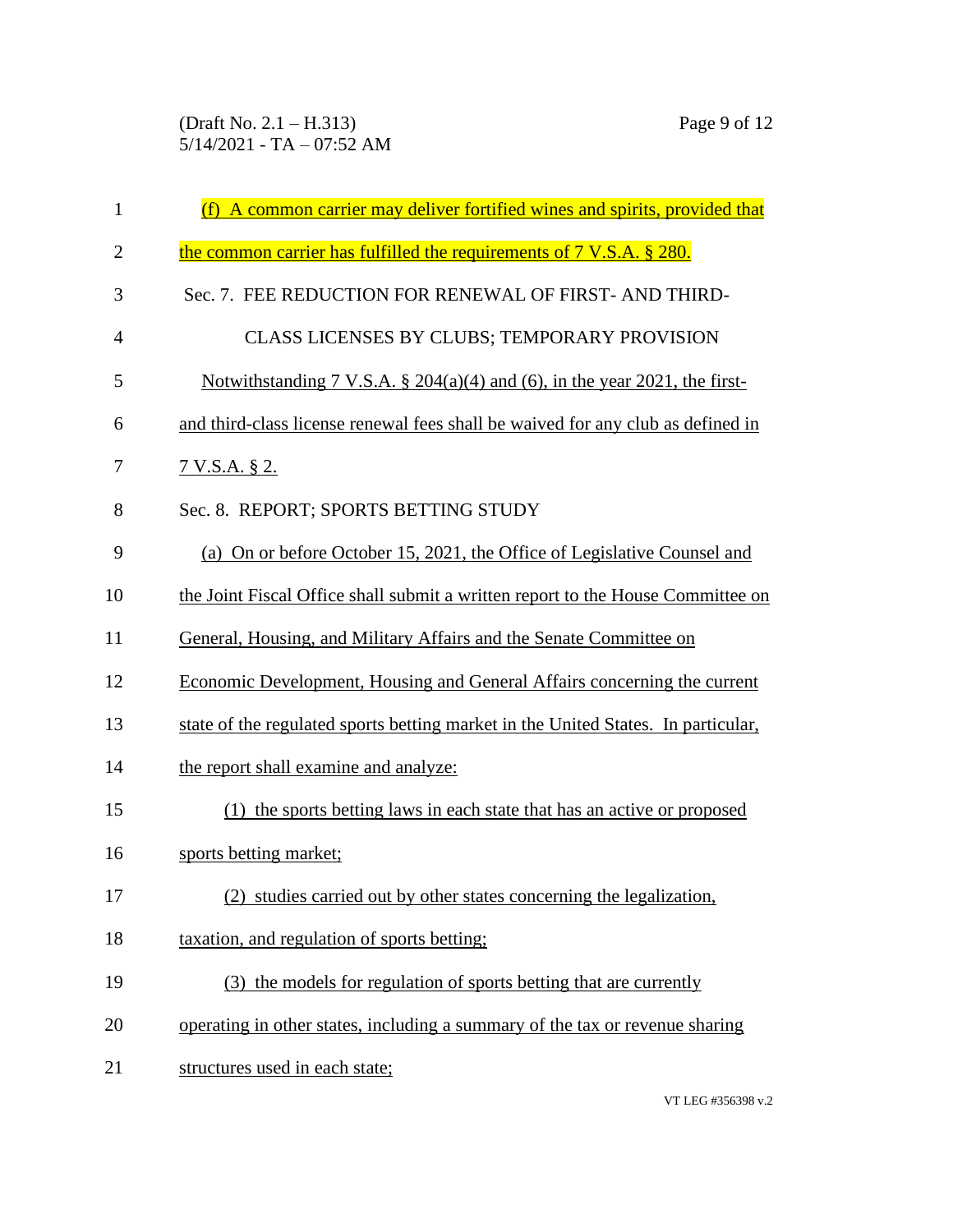(Draft No. 2.1 – H.313) Page 10 of 12 5/14/2021 - TA – 07:52 AM

| $\mathbf{1}$ | (4) for each state with an active sports betting market, the state revenue    |
|--------------|-------------------------------------------------------------------------------|
| $\mathbf{2}$ | resulting from sports betting; and                                            |
| 3            | (5) any reports or information concerning impacts on problem gaming in        |
| 4            | the states with regulated sports betting markets.                             |
| 5            | (b) In the preparation of the report, the Office of Legislative Counsel and   |
| 6            | the Joint Fiscal Office shall solicit input from the Department of Liquor and |
| 7            | Lottery, the Department of Taxes, the Office of the Attorney General, and     |
| 8            | other stakeholders.                                                           |
| 9            | Sec. 9. REPORTS; DEPARTMENT OF LIQUOR AND LOTTERY; 2023                       |
| 10           | <b>SUNSETS</b>                                                                |
| 11           | (a) On or before January 15, 2023, the Department of Liquor and Lottery       |
| 12           | shall submit the following reports to the Senate Committee on Economic        |
| 13           | Development, Housing and General Affairs and the House Committee on           |
| 14           | General, Housing, and Military Affairs:                                       |
| 15           | (1) A report concerning the sale of alcoholic beverages for delivery and      |
| 16           | curbside pickup by first-, second-, third-, and fourth-class licensees. The   |
| 17           | report shall include an analysis of:                                          |
| 18           | (A) the economic impact on the licensees that were approved to sell           |
| 19           | alcoholic beverages pursuant to 7 V.S.A. § 230; and                           |
| 20           | (B) the impact on public safety and compliance with the State's               |
| 21           | alcoholic beverage laws.                                                      |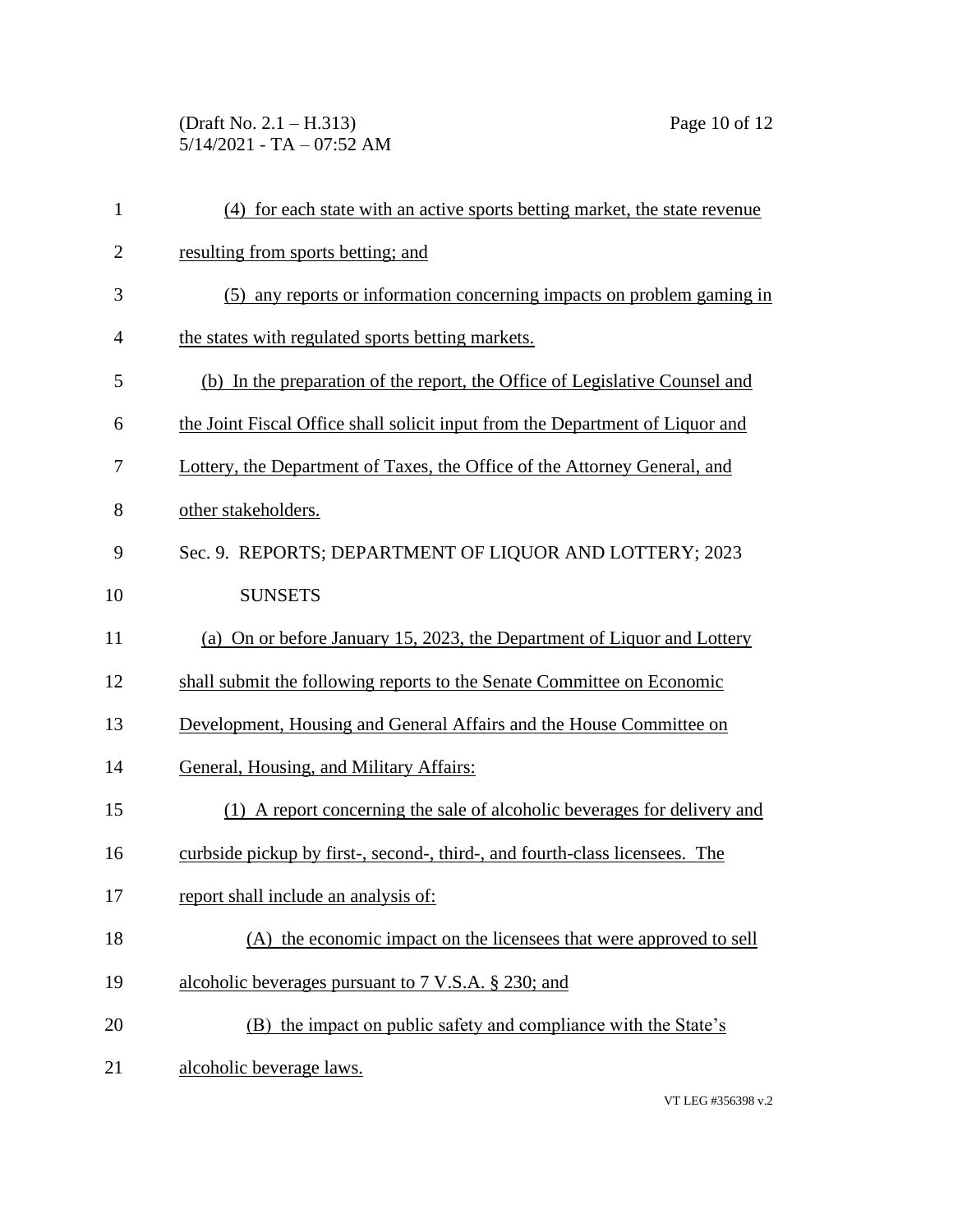(Draft No. 2.1 – H.313) Page 11 of 12 5/14/2021 - TA – 07:52 AM

| $\mathbf{1}$   | (2) A report concerning the economic impact of the retail sale of low-                    |  |  |
|----------------|-------------------------------------------------------------------------------------------|--|--|
| $\overline{2}$ | alcohol spirits beverages pursuant to $7 \text{ V.S.A. }$ \$ 6, including any information |  |  |
| 3              | the Department deems necessary to evaluate the impact of 7 V.S.A. § 6 on the              |  |  |
| $\overline{4}$ | alcoholic beverages market.                                                               |  |  |
| 5              | (3) A report concerning the spirits and fortified wines consumer                          |  |  |
| 6              | shipping license program, including information concerning the number of                  |  |  |
| 7              | licensees, the volume of direct to consumer sales, and any impact on                      |  |  |
| 8              | compliance with the State's alcoholic beverage laws.                                      |  |  |
| 9              | (b) For the report required by subdivision $(a)(1)$ of this section, the                  |  |  |
| 10             | Department shall use best efforts to collect data concerning the economic                 |  |  |
| 11             | impact of the authority granted to the licensees pursuant to 7 V.S.A. § 230.              |  |  |
| 12             | Sec. 10. REPEALS                                                                          |  |  |
| 13             | The following are repealed on July 1, 2023:                                               |  |  |
| 14             | $(1)$ 7 V.S.A. § 6 (low-alcohol spirits beverages);                                       |  |  |
| 15             | (2) 7 V.S.A. § 230 (sale of alcoholic beverages for off-premises                          |  |  |
| 16             | consumption); and                                                                         |  |  |
| 17             | $(3)$ 7 V.S.A. § 277a (spirits and fortified wines consumer shipping                      |  |  |
| 18             | license).                                                                                 |  |  |
| 19             | Sec. 11. EFFECTIVE DATES                                                                  |  |  |
| 20             | This act shall take effect on July 1, 2021, except that this section and Sec. 7           |  |  |
| 21             | (fee reduction for first- and third-class licenses) shall take effect on passage.         |  |  |
|                | VT LEG #356398 v.2                                                                        |  |  |